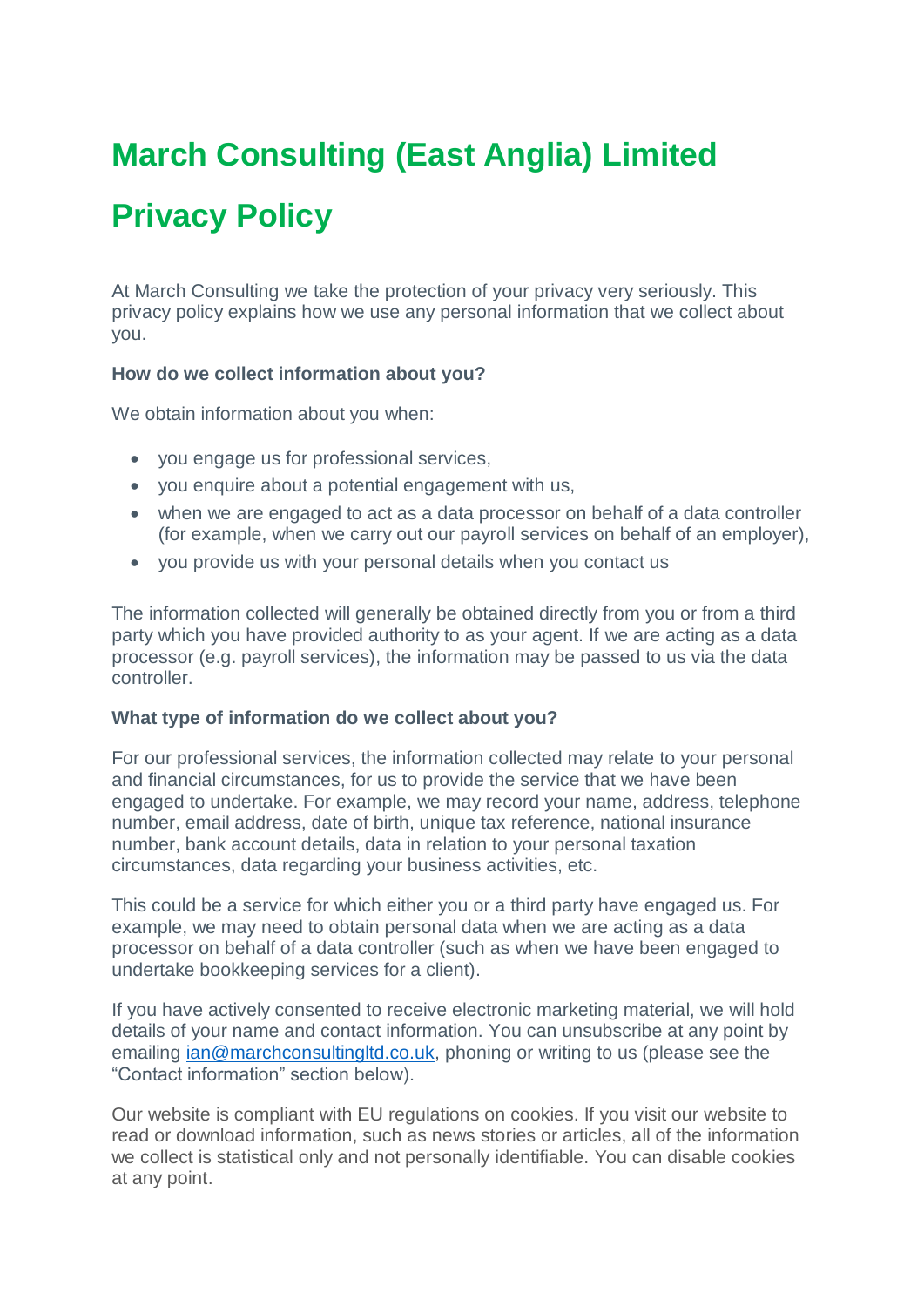## **Why do we need to collect and use your personal data?**

Our primary lawful basis for processing personal data is for the performance of our contracts with our clients and staff. This includes the processing of personal data when we are engaged by a data controller to provide our services as a data processor.

The information that we collect is essential for us to be able to carry out the agreed contract effectively. Without collecting personal data we would be unable to fulfil our legal and regulatory obligations.

We will also use this data to notify clients of any news that we feel is relevant to our duty of care (for example, updates relating to changes in tax legislation or industry specific information). Where possible, we will communicate these updates electronically.

For marketing purposes, we will only contact you electronically if you have given us consent to do so. You are entitled to unsubscribe at any point and request to be removed from our marketing database.

We may also contact you from time to time if we feel you or your organisation has a legitimate interest in knowing information about our products or services. You are entitled to unsubscribe and be removed from the marketing database at any point by emailing ian@marchconsultingltd.co.uk, telephoning or writing to us (please see the "Contact information" section below).

## **How will we use the information about you?**

In general terms, and depending on which services we are engaged to deliver, as part of providing our agreed services we may use your information as follows:

For our business services (including those that we provide as a data processor):

- contact you by post, email or telephone
- verify your identity where this is required
- understand your needs and how they may be met
- maintain our records in accordance with applicable legal, regulatory and corporate governance obligations and good practice, ensuring our business policies are adhered to
- process financial transactions (this may include credit scoring and checking)
- prevent and detect crime, fraud or corruption
- complete our agreed services (such as completion of your personal tax return or business accounts), along with assisting in the gathering of information as part of investigations by regulatory bodies or in connection with legal proceedings or requests
- for operational reasons, such as recording transactions, training and quality control, ensure the confidentiality of commercially sensitive information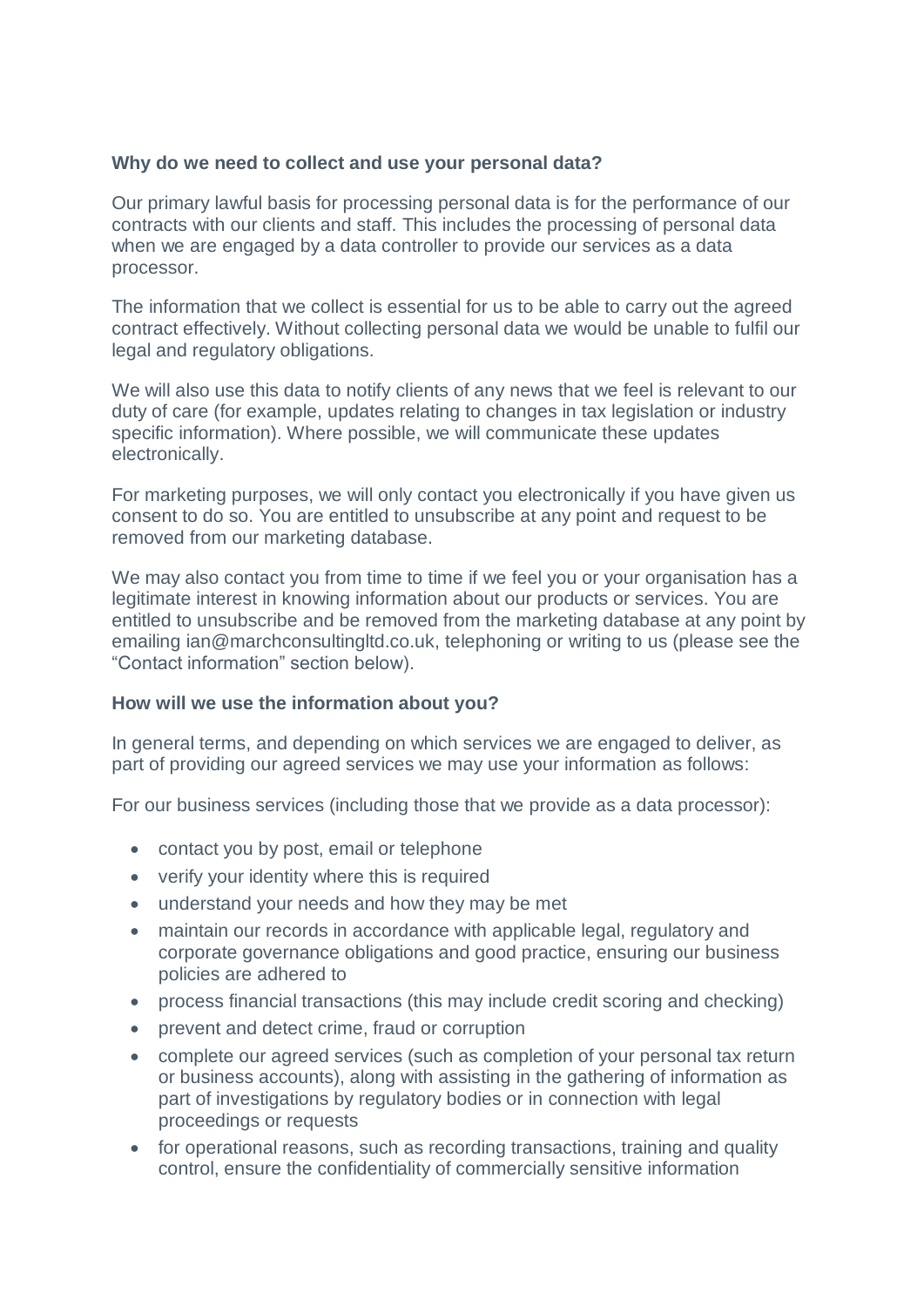- investigate complaints
- market our business
- improve our services

## **Who might we share your information with?**

If you are our client, in order to deliver our services to you effectively we may send your details to third parties such as those that we engage for professional compliance, accountancy or legal services as well as product and platform providers that we use to manage book-keeping services for you (where applicable).

Where third parties are involved in processing your data, we disclose only the personal information that is necessary to deliver the service. We have a contract in place with them to ensure that the nature and purpose of the processing is clear, that they are subject to a duty of confidence in processing your data and that they will only act in accordance with our written instructions.

Where it is necessary for your personal data to be forwarded to a third party we will use appropriate security measures to protect your personal data in transit.

To fulfil our obligations in respect of prevention of money-laundering and other financial crime we may send your details to third party agencies for identity verification purposes.

We will not share your information for marketing purposes.

Any staff with access to your information have a duty of confidentiality under the ethical standards that this firm is required to follow.

If you are a member of staff, if there is a need to complete security vetting checks (such as DBS / CRB checks) in relation to work, we may need to pass your information on to the relevant third party for review. This is the only occasion when a third party processor is used in relation to staff personal data.

## **Transfer of your data to other countries**

On rare occasions in the course of carrying out our specifically engaged services, we may transfer your data to other countries, which may not have the same legal protections for your data as the UK.

Where data is being transferred outside of the European Economic Area, we take steps to ensure that your data is adequately protected in accordance with UK legal requirements. Where we are in a contractual relationship with the recipient, such protection will normally consist at minimum of appropriate contractual protections agreed between us and the recipient.

## **How long do we keep hold of your information?**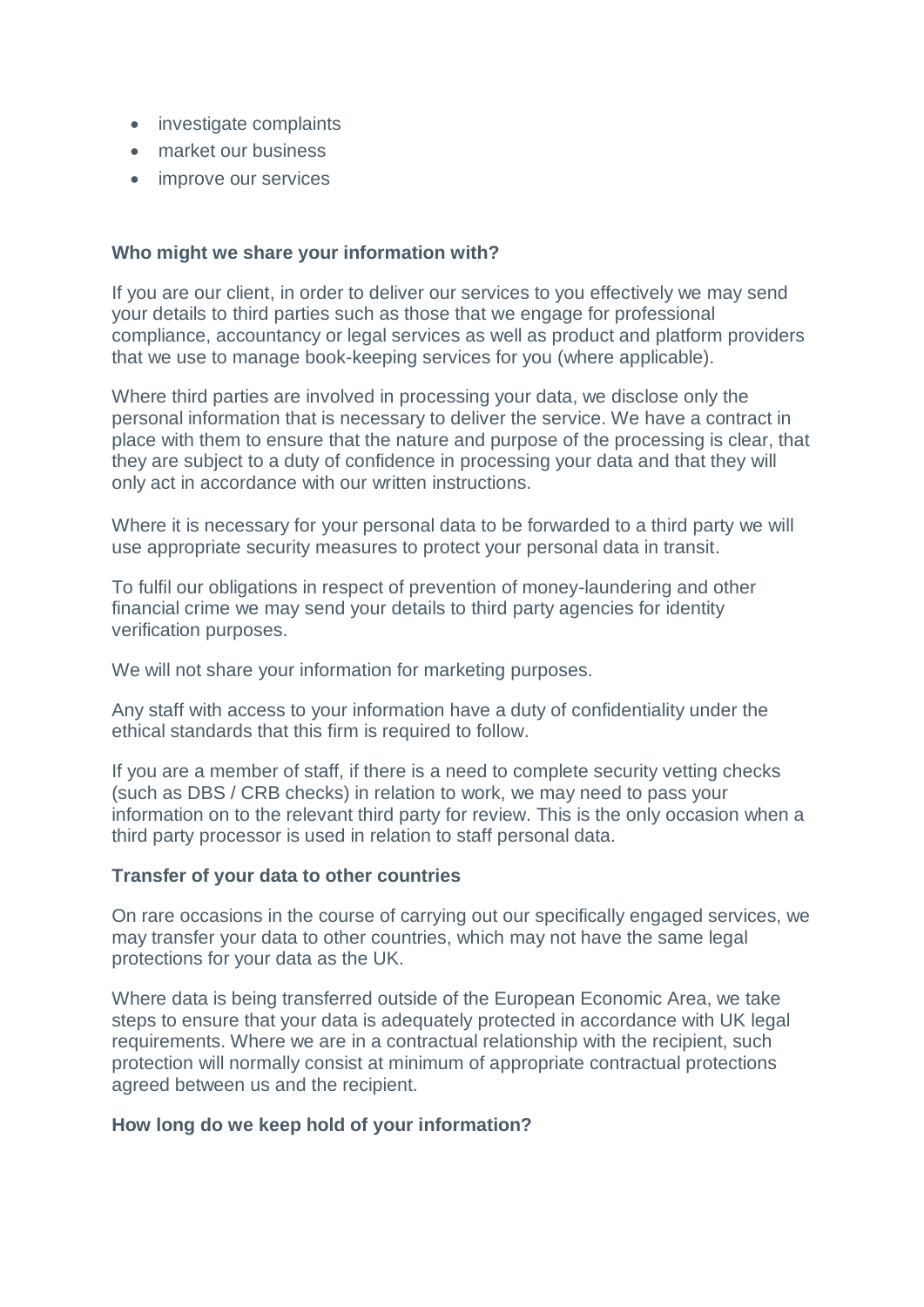In principle, your personal data should not be held for longer than is required under the terms of our contract for services with you. However, we are subject to regulatory requirements to retain data for specified minimum periods. We also reserve the right to retain data for longer than this where we consider it is in your interest for us to do so.

With regards to client data (and data which we obtain whilst acting as a data processor on behalf of a data controller), we will retain your personal data for a minimum of 7 years.

For marketing purposes, where you have consented to hear from us, if we haven't made contact within 2 years, we will remove you from our database (unless you have already asked to be removed).

For staff, we will retain your personal data for a minimum of 6 years after your employment ceases.

## **Security precautions in place to protect the loss, misuse or alteration of your information**

Whilst we strive to protect your personal information, we cannot guarantee the security of any information you transmit to us, and you do so at your own risk.

Once we receive your information, we make our best efforts to ensure its security on our systems. Where we have given, or where you have chosen, a password which enables you to access information, you are responsible for keeping this password confidential. We ask you not to share your password with anyone.

Your data will usually be processed in our two offices in the UK (Hitcham & Stowmarket Suffolk) and stored within these UK-based data centres. We take the security of your data seriously and so all our systems have appropriate security in place that complies with all applicable legislative and regulatory requirements.

## **Your rights**

## **Access to your information**

You have the right to request a copy of the information that we hold about you. If you would like a copy of some or all of your personal information, please contact us using the details noted below in the "Contact information" section.

When your personal data is processed electronically, you have the right to ask us to move your personal data to another organisation.

## **Correcting your information**

We want to make sure that your personal information is accurate, complete and upto-date and you may ask us to correct any personal information about you that you believe does not meet these standards.

## **Deletion of your information**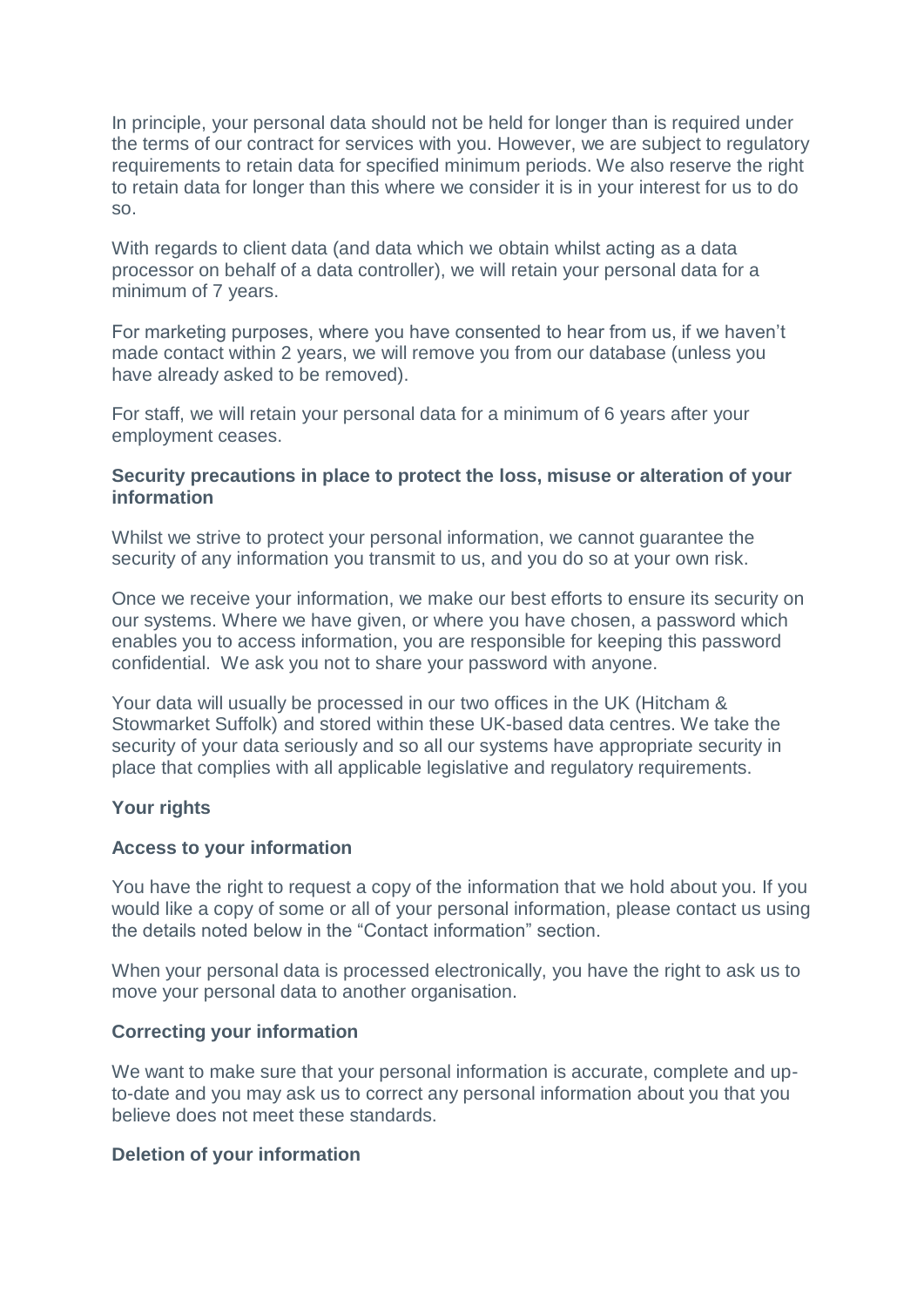You have the right to request deletion of your personal data. We will comply with this request, subject to the restrictions of our regulatory obligations and legitimate interests as noted above.

## **Restricting how we may use your information**

In some cases, you may ask us to restrict how we use your personal information. This right might apply, for example, where we are checking the accuracy of personal information about you that we hold or assessing the validity of any objection you have made to our use of your information. The right might also apply where there is no longer a basis for using your personal information but you do not want us to delete the data. Where this right is validly exercised, we may only use the relevant personal information with your consent, for legal claims or where there are other public interest grounds to do so.

## **Objecting to how we may use your information**

Where we use your personal information to perform tasks carried out in the public interest then, if you object to this use and ask us to, we will stop using that personal information unless there are overriding legitimate grounds to continue.

Please contact us in any of the ways set out in the "Contact information" section below if you wish to exercise any of these rights.

## **Changes to our privacy policy**

We keep this privacy policy under regular review and will place any updates on our website. Paper copies of the privacy policy may also be obtained from each of our offices on request.

This privacy policy was last reviewed on 20th May 2018.

## **Contact information**

If you have any questions about our privacy policy or information we hold about you please use the following contact details:

| Data Privacy Officer:                                                                                                                  | lan Coombes                  |
|----------------------------------------------------------------------------------------------------------------------------------------|------------------------------|
| Email address:                                                                                                                         | ian@marchconsultingltd.co.uk |
| Post:                                                                                                                                  | lan Coombes                  |
| March Consulting (East Anglia) Limited<br><b>Friday Lane Cottage</b><br><b>Church Lane</b><br><b>Hitcham Suffolk</b><br><b>IP7 7NN</b> |                              |
| Telephone number:                                                                                                                      | 01449 740285                 |
| Campalainte                                                                                                                            |                              |

**Complaints**